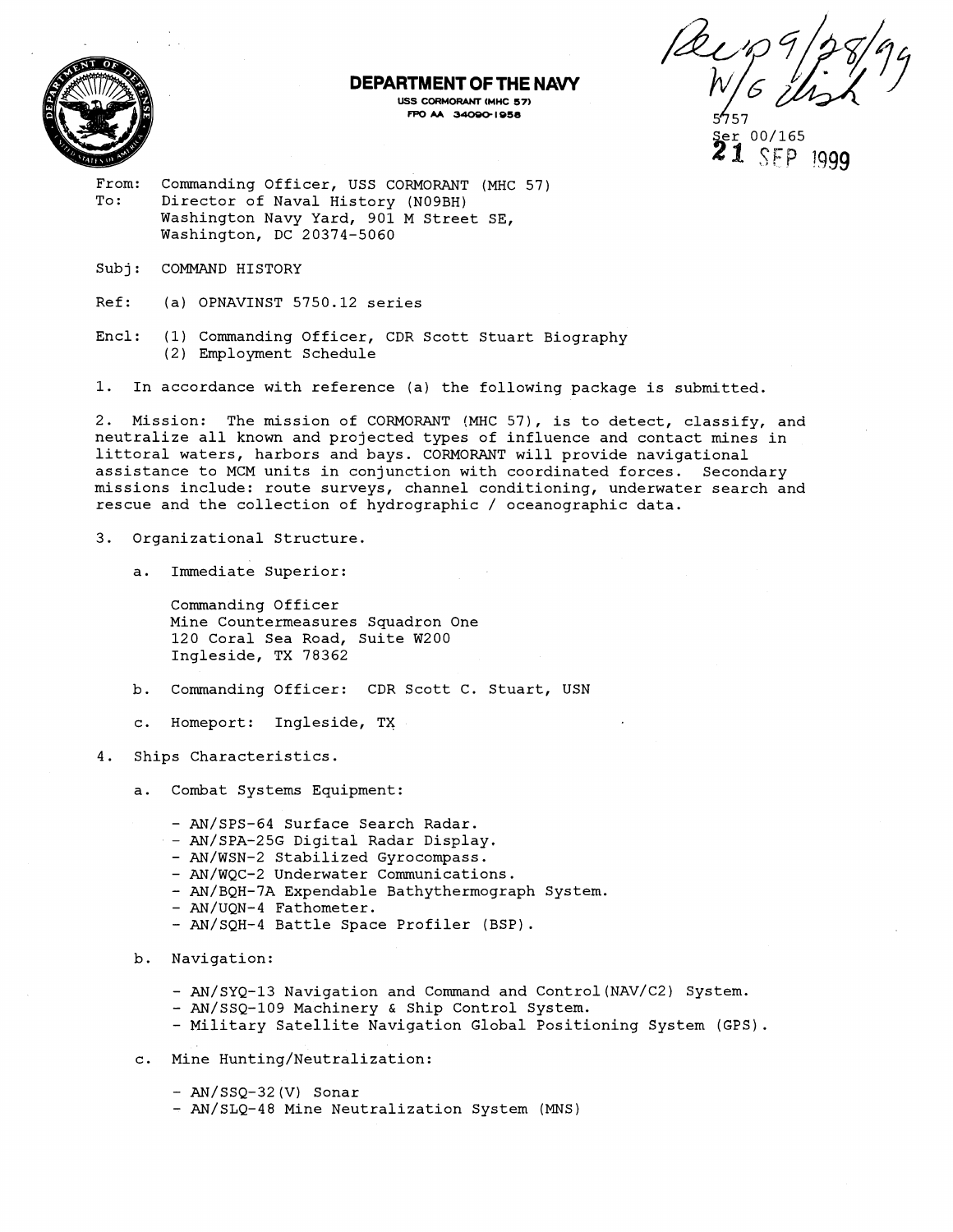- Two(2).50 CAL Light Weight Machine Guns
- Two(2) M60 CAL Light Weight Machine Guns
- d. Propulsion:

 $\bar{\omega}$ 

- 
- Two (2) 800 HP ISOTTA FRASCHINI Diesel Engines.<br>- Two (2) VOITH SCHNEIDER Vertical Axis, Cycloidal, Controllable Pitch Propellers.
- AN/SQQ-109 Machinery and Ship Control System
- e. Electrical Systems:
	- Three(3) 300 **KW** Diesel Generators
- Command History:

(CY 97 Chronology)

| 03 JAN                 | CORMORANT WAS DELIVERED AT AVONDALE SHIPYARDS.                                                                                                                                                                                     |
|------------------------|------------------------------------------------------------------------------------------------------------------------------------------------------------------------------------------------------------------------------------|
| $04$ JAN $-$<br>18 MAR | POST DELIVERY AVAILABILITY AT AVONDALE SHIPYARDS.                                                                                                                                                                                  |
|                        | 21-24 JAN COMPLETED PLOT (PRE-LIGHT OFF TRAINING) PHASE II.                                                                                                                                                                        |
| 28-29 JAN              | COMPLETED CREW CERTIFICATION PHASE I.                                                                                                                                                                                              |
| 18-21 FEB              | COMPLETED PLOT PHASE III.                                                                                                                                                                                                          |
| $04-05$ MAR            | COMPLETED CREW CERTIFICATION PHASE II. ALSO, PASSED<br>CMS INSPECTION.                                                                                                                                                             |
| 11-13 MAR              | COMPLETED PEB'S LIGHT OFF ASSESSMENT.                                                                                                                                                                                              |
| 19 MAR                 | CORMORANT SAILED AWAY FROM AVONDALE SHIPYARDS, AND<br>COMPLETED NAVIGATION CERTIFICATION.                                                                                                                                          |
| 07 APR                 | LT 1<br>, USNR (TAR) REPORTS FOR DUTY.                                                                                                                                                                                             |
| 12 APR                 | CORMORANT OFFICIALLY COMMISSIONED IN TAMPA, FL.<br>SENIOR MILITARY REPRESENTATIVE WAS COMMANDER IN CHIEF,<br>US FORCES PACIFIC, VADM JOSEPH PRUEHER IN ATTENDANCE.<br>SENIOR CIVILIAN REPRESENTATIVE WAS CONGRESSMAN JIM<br>DAVIS. |
| 13 APR                 | LCDR<br>. USNR (TAR) DETACHES.                                                                                                                                                                                                     |
| 25 APR                 | COMPLETED SHIP ELECTRONIC SYSTEM EVALUATION FACILITY<br>(SESEF) RUN IN THE MAYPORT OPERATION AREA.                                                                                                                                 |
| 30 APR                 | COMPLETED DEGAUSSING AND ELECTROMAGNETIC SIGNATURE<br>TESTS IN CHARLESTON, SC.                                                                                                                                                     |
| 13 MAY                 | CORMORANT ARRIVES AT ITS NEW HOMEPORT, NAVSTA<br>INGLESIDE, TX.                                                                                                                                                                    |
| $09-13$ JUN            | COMPLETED ENGINEERING COMMANDING OFFICER'S ASSESSMENT<br>OF READINESS AND TRAINING (ECART).                                                                                                                                        |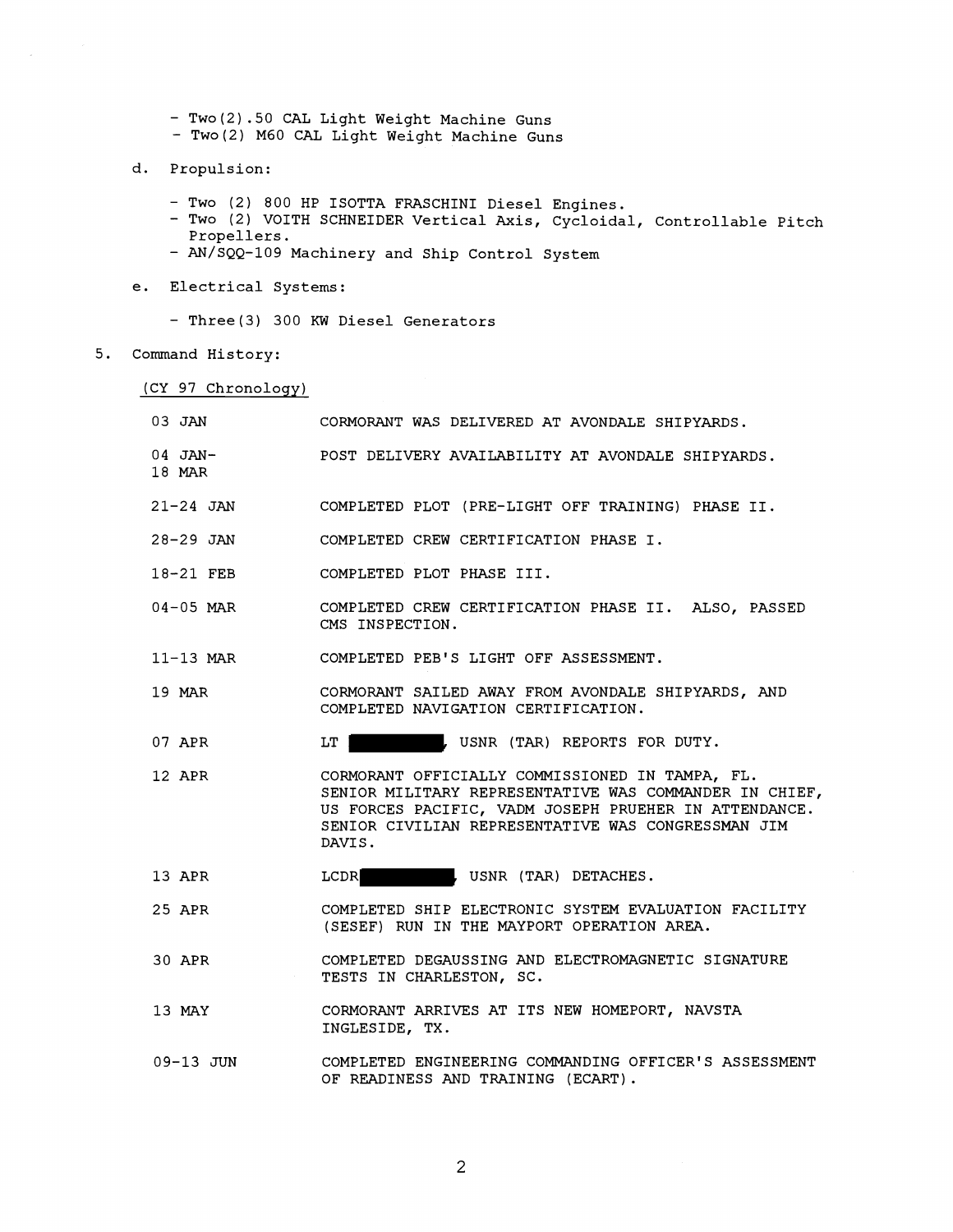- 16-20 JUN COMPLETED COMBAT SYSTEMS SHIP QUALIFICATION TRIALS (CSSQT) PHASES I AND 11, (ADMINISTRATIVE AND MATERIAL INSPECTIONS).
- 21 JUL-COMPLETED CSSQT GROOM.
- 21 AUG COMPLETED PROPULSION'S EXAMINING BOARD CERTIFICATION.
- 27 AUG-12 COMPLETED CSSQT PHASES I11 AND IV (MINE 12 OCT WARFARE - TRAINING AND EVALUATION).
- 13-15 OCT COMPLETED MINE WARFARE ASSESSMENT.
- 20-27 OCT COMPLETED ACOUSTIC TRIALS.
- 19 NOV COMPLETED NAVIGATION CERTIFICATION.
- 01-05 DEC COMPLETED FINAL CONTRACT TRIALS BY THE BOARD OF INSPECTION AND SURVEY.
- (CY 98 Chronology)

08 AUG

- 20-23 FEB PORT VISIT GALVESTON TX (MARDI GRAS)
- 22 MAY LCDR SCOTT C STUART RELIEVES LCDR RONALD KENNEDY AS COMMANDING OFFICER
- 27-28 MAY COMPLETED CART I1
- 15-19 JUN FEP
- 07-17 JUL PARTICIPATED MINE WARFARE EXERCISE GULF OF MEXICO (GOMEX), MERCURY 98-2
- 23 SEP COMPLETED ISIC COMPREHENSIVE COMMUNICATIONS ASSESSMENT REPORT (CCC-19-SF)
- 28 SEP-04 OCT PARTICIPATED ENTERPRISE FLEET-EX 99-1, GEOTRANSLATED TO CORPUS CHRISTI TX OPAREA
- 07-11 OCT BEAUMONT TX NAVY DAYS
- 17-19 OCT PORT VISIT ISLA MUJERES **MX**
- 23-26 OCT STORM EVASION CARIBBEAN SEA
- 27-29 OCT PORT VISIT GUANTANAMO BAY CUBA
- 02-05 NOV PORT VISIT ROOSEVELT ROADS PUERTO RICO
- 12-14 NOV PORT VISIT KEY WEST FL, COMPLETED CART I
	- 19 NOV RETURNED TO HOMEPORT INGLESIDE TX
		- 05 DEC LT QUESNELL RELIEVES LT HEIM AS EXECUTIVE OFFICER.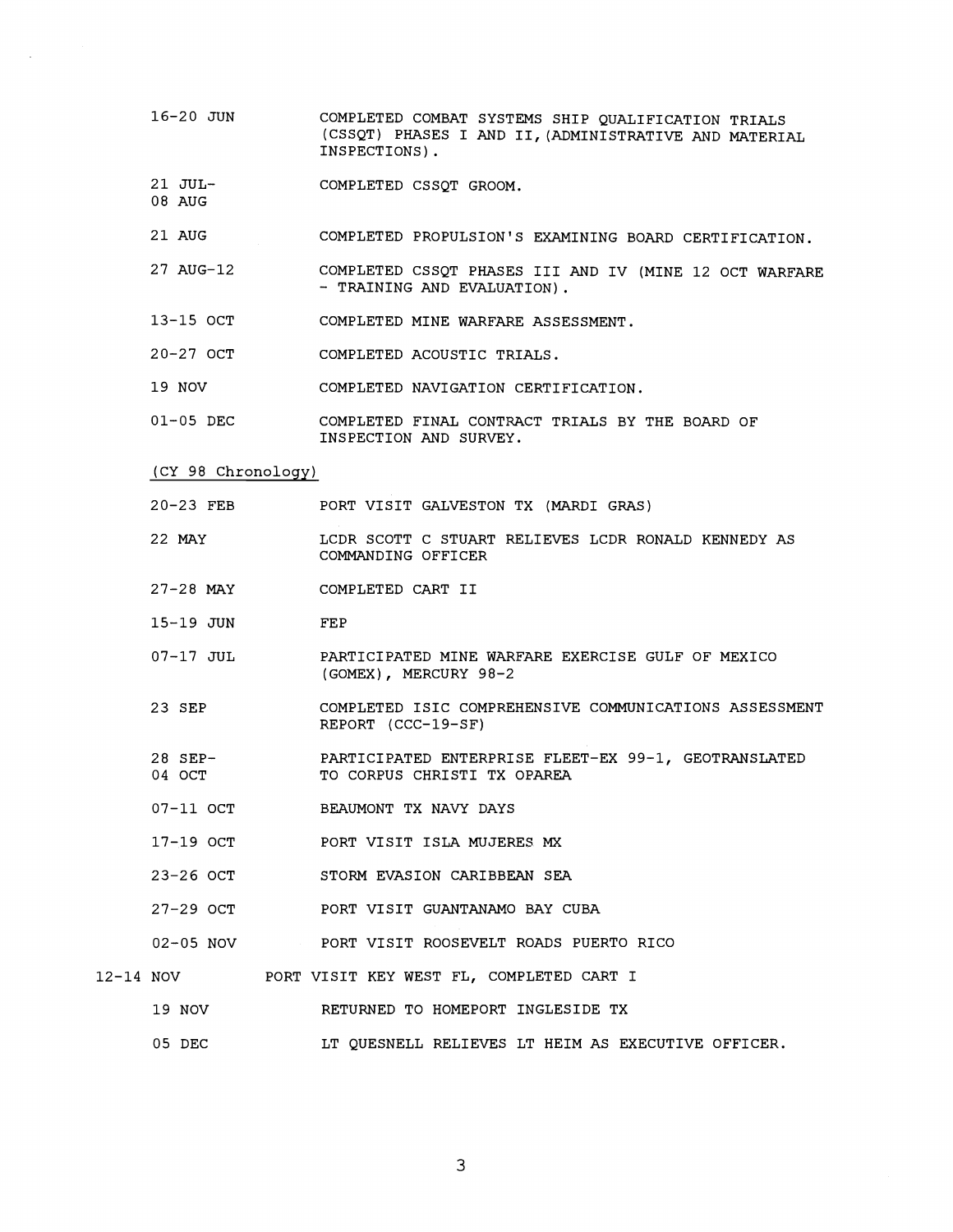(CY **99** Chronology)

- **12** JAN COMPLETED NAVIGATION CERTIFICATION
- 04 FEB AMMUNITION OFFLOAD
- **08-12** FEB SAFETY SURVEY CONDUCTED
- **12** FEB AWARDED MARITIME WARFARE EXCELLENCE ENGINEERING /SURVIVABILITY EXCELLENCE COMMAND AND CONTROL EXCELLENCE
- **16** FEB INTEL ASSIST VISIT
- **17** FEB-**14** JUL SHIP ENTERS DEPOT LEVEL MAINTENANCE AT GULF COPPER SHIPYARD/DRYDOCKING FACILITY
- **17** FEB-DRYDOCKED FOR HULL PRESERVATION
- **13** AUG COMPLETED CART I1
- 03 SEP **COMPLETED DOCK TRIALS**
- **07** SEP COMPLETED SEA TRIALS
- **10** SEP COMPLETED ENGINEERING CERTIFICATION

6. Narrative:

**19 MAR** 

CORMORANT (MHC **57)** is one of twelve ships in the U.S. Navy's MHC **51**  (OSPREY) Class of Coastal Minehunters. The ship was commissioned **12** April **1997.** MHC Class ships are the world's largest Glass Reinforced Plastic (GRP) ships and the first U.S. ships designed solely for minehunting, the technique of locating mines with sonar and neutralizing them with a remotely controlled underwater vehicle. The ship's mission is to clear harbor, coastal and ocean waters of acoustic, magnetic, pressure and contact type mines, utilizing reconnaissance, classification and neutralization tactics. CORMORANT has exceptionally low magnetic and acoustic signatures to protect against mine detonations during minehunting operations. The crew is composed of six officers and **46** enlisted men. It is **188** feet long and has a maximum speed of **13** knots.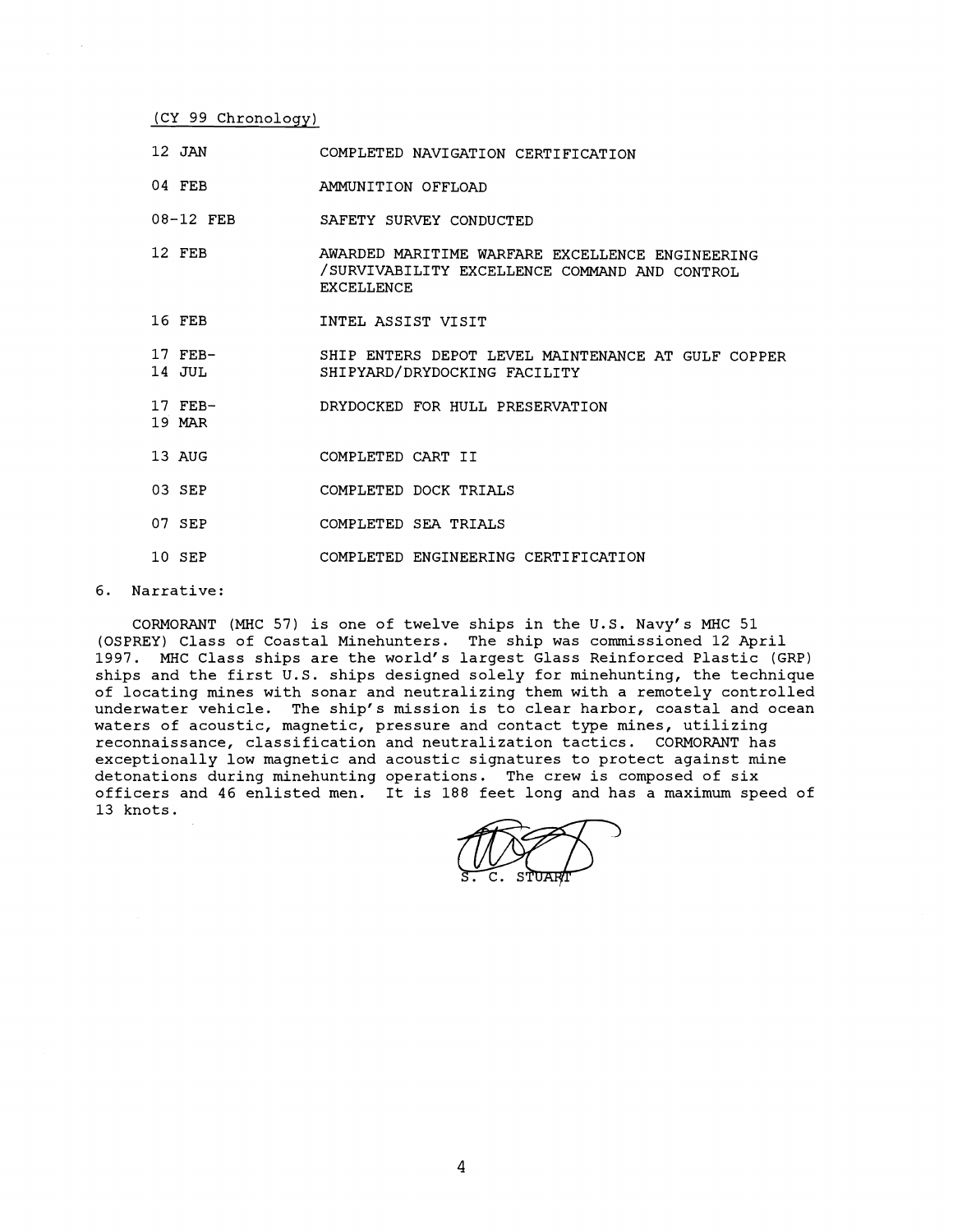#### **USS CORMORANT (MHC 57) LONG RANGE SCHEDULE**

# **DATE** USS CORMORANT

### **LOCATION**

UNDERWAY INGLESIDE HOLIDAY \* UNDERWAY FLORIDA UNDERWAY FLORIDA UNDERWAY INGLESIDE INGLESIDE HOLIDAY \*

| 15SEP       | E-7 FITREPS DUE (CPO INITIATION)  |             |
|-------------|-----------------------------------|-------------|
| 16SEP       | E-6 EXAM (BASE GALLEY)            | INGLESIDE   |
| 17SEP       | HULL CLEANING / NAVCERT ADMIN     | INGLESIDE   |
| 20SEP-22SEP | TSTA II / MIW (GOMEX - RON3) 8-17 | <b>CCOA</b> |
| $23$ SEP    | NAVCHK RIDE                       | <b>CCOA</b> |
| 24SEP       | BMC ROUNDTREE RETIREMENT USS LEX  | CC TX       |
| 28SEP-30SEP | TSTA III (GOMEX - RON $3$ ) 8-17  | <b>CCOA</b> |

#### **OOQl (OCT-NW-DEC)**

| $050CT - 060CT$           | ENROUTE BEAUMONT TX                     | <b>UNDERWAY</b> |  |  |
|---------------------------|-----------------------------------------|-----------------|--|--|
| 070CT-110CT               | BEAUMONT NAVY DAYS                      | <b>BEAUMONT</b> |  |  |
| 120CT-130CT               | ENR GALVESTON TX HARBOR FEST (FEP)      | <b>UNDERWAY</b> |  |  |
| 140CT-170CT               | <b>PVST GALVESTON</b>                   | TEXAS           |  |  |
| $180CT - 210CT$           | ENR PANAMA CITY (MP1 SHOT)              | <b>UNDERWAY</b> |  |  |
| 220CT-240CT               | IPT PANAMA CITY                         | FLORIDA         |  |  |
| 250CT-260CT               | ENR KEY WEST FL                         | <b>UNDERWAY</b> |  |  |
| 270CT                     | MP2 SHOT KEY WEST OPAREA                | <b>UNDERWAY</b> |  |  |
| 280CT-310CT               | <b>PVST KEY WEST</b>                    | FLORIDA         |  |  |
| $01NOV-02NOV$             | ENR NASSAU BAHAMAS                      | <b>UNDERWAY</b> |  |  |
| $03NOV-06NOV$             | <b>IPT NASSAU BAHAMAS</b>               | <b>BAHAMAS</b>  |  |  |
| $07NOV-13NOV$             | ENR COZUMEL, MX                         | <b>UNDERWAY</b> |  |  |
| 09NOV                     | <b>BSF KEY WEST</b>                     | <b>REFUEL</b>   |  |  |
| 15NOV                     | E-6 EVALS DUE                           |                 |  |  |
| 14NOV-16NOV               | IPT COZUMEL, MX                         | <b>MEXICO</b>   |  |  |
| 17NOV-18NOV               | ENR VERACRUZ. MX                        | <b>UNDERWAY</b> |  |  |
| 19NOV-21NOV               | <b>PVST VERACRUZ</b>                    | <b>MEXICO</b>   |  |  |
| $22NOV - 23NOV$           | ENROUTE INGLESIDE                       | <b>UNDERWAY</b> |  |  |
| 24NOV                     | ARRIVE INGLESIDE                        | INGLESID        |  |  |
| 25NOV                     | THANKSGIVING DAY                        | HOLIDAY         |  |  |
| 29NOV-02DEC               | ENROUTE PANAMA CITY OPAREA (MINI-CSSQT) | <b>UNDERWAY</b> |  |  |
| 03DEC-05DEC               | <b>PVST PENSACOLA</b>                   | FLORIDA         |  |  |
| 06DEC-10DEC               | PANAMA CITY OPAREA                      | <b>UNDERWAY</b> |  |  |
| $11$ DEC- $12$ DEC        | PVST PANAMA CITY                        | FLORIDA         |  |  |
| 13DEC-16DEC               | ENR INGLESIDE TX                        | <b>UNDERWAY</b> |  |  |
| 17DEC                     | ARRIVE INGLESIDE TX                     | INGLESID        |  |  |
| $17$ DEC $-04$ JAN        | HOLIDAY UPKEEP                          | INGLESID        |  |  |
| 25DEC                     | <b>CHRISTMAS</b>                        | HOLIDAY         |  |  |
| 2000                      |                                         |                 |  |  |
| 00Q2 (JAN-FEB-MAR) - FMAV |                                         |                 |  |  |

#### **0002 (JAW-FEB-Mm) -Fwkv**

05 JAN-07 JAN 10 JAN-12 JAN 13JAN-27JAN 3 1 JAN 31 JAN-11FEB 14FEB-25FEB 19FEB-20FEB 2 9 FEB 1 OMAR- 11MAR 12MAR- 15MAR 15MAR 1 6MAR- 2 OMAR **2** 1MA.R- 2 **4MAR**  2 5MAR-2 9MAR 2 9MAR EMR OFFLOAD EMR RNG DEGAUSSING JTFEX 00-1 (RON **3)**  0-3 FITREPS DUE GOMEX (RON **2)**  FMAV NRT WEEKEND 0-2 FITREPS DUE ENROUTE GALVESTON TX PVST GALVESTON E-5 EVALS DUE ENROUTE ISLA MUJERES PVST ISLA MUJERES ENROUTE INGLESIDE ARRIVE HOMEPORT

INGLESIDE INGLESIDE CCOA OR NC

**CCOA** INGLES I DE **CCOA** 

UNDERWAY TEXAS

UNDERWAY MEXICO UNDERWAY INGLESIDE